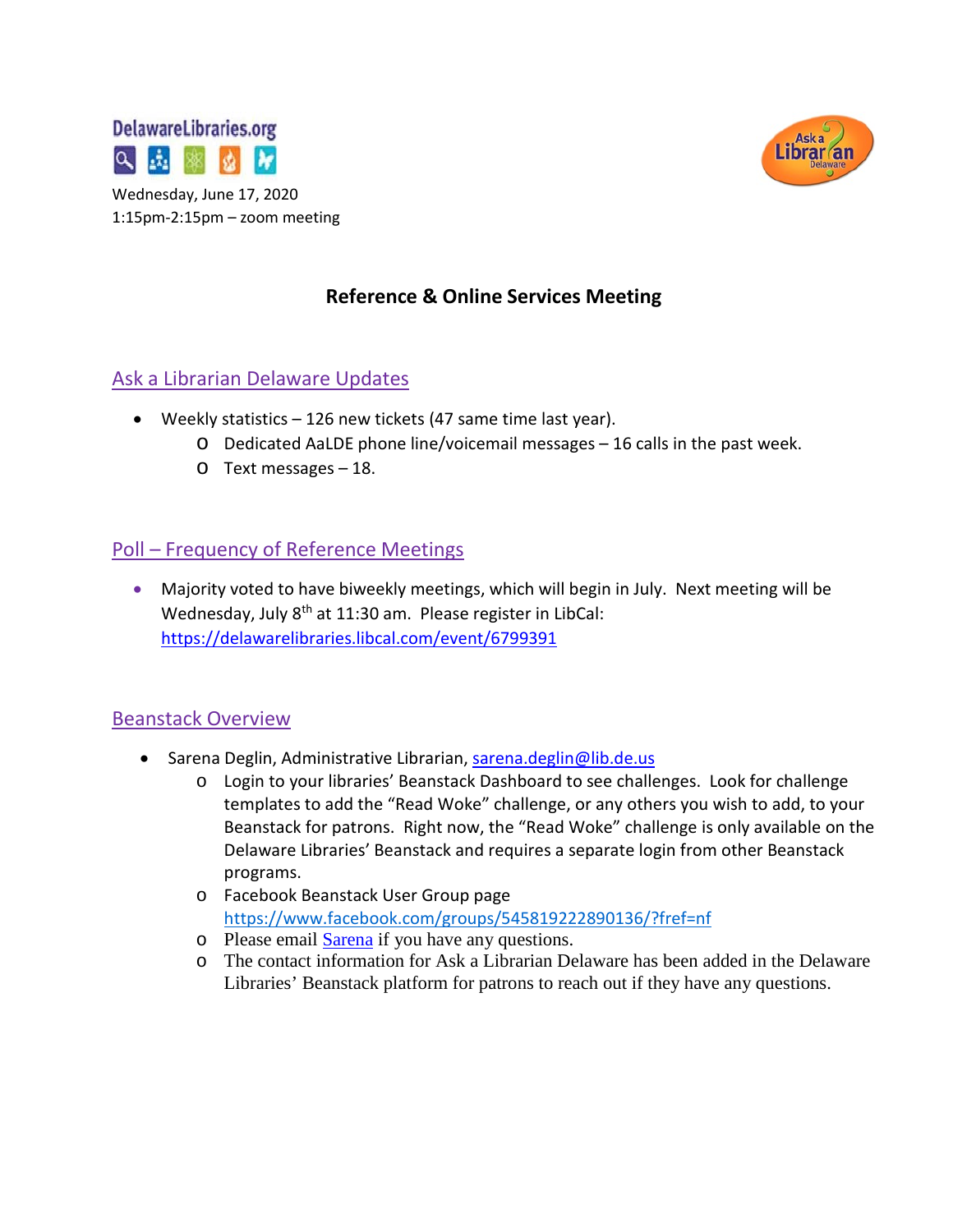### Unite Us Delaware

- Presentation by Brittany Sachs, Account Manager, Unite Us Delaware. Brittany gave us a quick overview of Unite Us Delaware. Things to consider:
	- o Completing the Unite Us Delaware training is required to be a licensed "user" for Delaware Libraries. If you are interested and have not already done so, please email Missy [\(missy.williams@lib.de.us\)](mailto:missy.williams@lib.de.us) after discussing with your library manager.
	- $\circ$  It is not a patron-facing platform; users (staff who are set up in the platform for Delaware Libraries) would need to enter the patron (client) information into the platform and refer them out to the proper partner organization.
	- $\circ$  Social workers in the library, along with DHSS Library, are in the system under Delaware Libraries and have trained users.
	- o Right now, Delaware Libraries will only be referring patrons to other partner organizations. We'll reassess in the future.
	- o You can refer a patron to reach out to Ask a Librarian Delaware via email, text, or voicemail message if you think they would be a good candidate for the platform and are not a licensed (trained) user of the Unite Us Delaware platform.

## Other Updates

Had a call with the hoopla representatives who handle our account and they will try to figure out a solution to modify the city/state field patrons see when they are trying to sign up ("Delaware Libraries, Dover, DE). These fields are set up to match the account billing address settings.

# Reminder: Next week's meeting – is canceled due to the opportunity to attend the ALA Virtual Conference!

#### (Broken Record) Reminders

- Please [email me](mailto:missy.williams@lib.de.us) any topics you'd like presented at a future Reference meeting.
- Please feel free to use the [Reference listserv distribution email](mailto:reference@listserv.lib.de.us) to reach out to your colleagues, share information, or ask for assistance with an AaLDE ticket or other reference/research question.